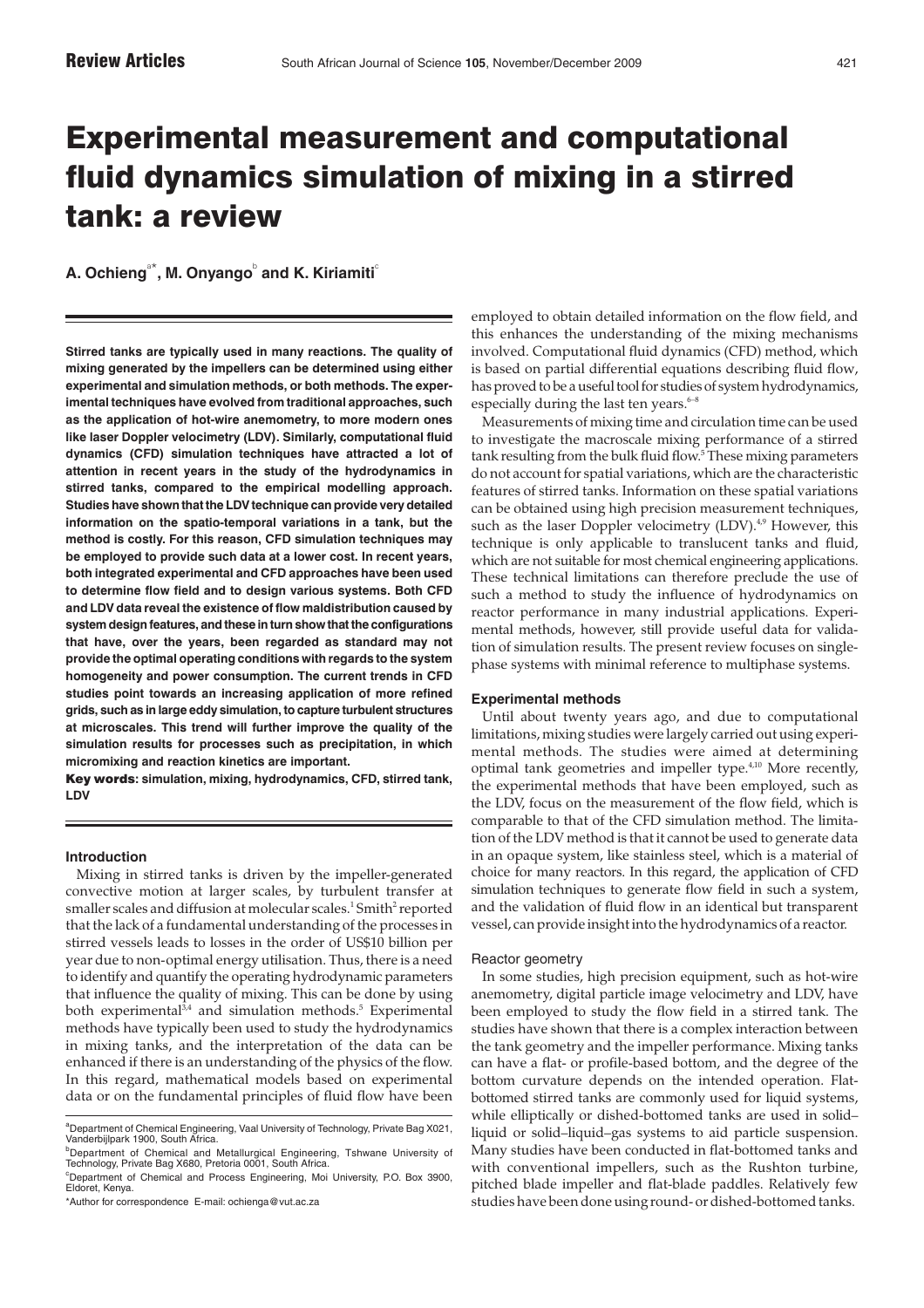It is known that round-bottomed tanks enhance particle suspension by eliminating dead zones at the wall junctions.<sup>11</sup> Dead zones, or regions of segregation, can be found at the wall junctions, especially for high aspect ratio tanks with flat bottoms. To reduce the dead zones in high aspect ratio tanks, the tank internals, such as baffles and draft tubes, are used to improve mixing. Similarly, multiple impellers<sup>12</sup> have been employed to improve mixing in such systems. Configurations of the high aspect ratio tanks deviate from the standard ones, in which the liquid height is typically the same as the tank diameter for a tank stirred by a single impeller. The standard impeller diameter and its clearance distance from the bottom is one-third of its tank diameter<sup>13</sup>

A large number of hydrodynamic studies has been conducted using these standard configurations and it recently has been shown that mixing can be improved with non-standard tank configurations.10,14 In a single-impeller stirred tank, the fluid flow in the lower part of the tank is largely dependent on the interaction between the downward stream and the tank bottom, which results in the generation of an upward jet. This jet is an important feature in a mixing tank and has attracted attention, especially with regards to solid-liquid mixing.<sup>15,16</sup> The upward jet is influenced by baffles and it decays with an increase in tank height.

## Baffles

Turbulent mixing is typically carried out in baffled tanks, which are usually equipped with four equally-spaced baffles with the width of the baffle usually being one-twelfth to onetenth of the tank diameter.13 In these tanks, power consumption increases with the number of baffles, but a decrease in the number of baffles results in poor mixing. Without baffles, swirl and central vortex formation may be experienced, which results in low shear rate, even if a high shear impeller, like the Rushton turbine, is used. Baffles change the flow patterns by converting part of the circumferential and radial velocity components into the axial velocity component.<sup>6,14</sup> This enhances the axial circulation of the fluid, and at the same time introduces loops in the vicinity of the baffles. These loops can be suppressed by an increased upward current induced by a draft tube.

## Draft tubes

The use of a draft tube introduces an additional wall in the system, the effect of which on the hydrodynamics is still not well understood, especially in tanks stirred using mixed-flow impellers. More detailed studies still are needed to determine the optimum draft tube configuration corresponding to tank and impeller geometries. The design parameters for a draft tube include the liquid level above the draft tube, bottom clearance and the ratio of draft tube diameter to that of the tank. In an earlier study, Oldshue<sup>13</sup> recommended that the draft tube bottom clearance should be at least one draft tube diameter. The highest flow per power can be obtained by this device, especially if used in a fully baffled tank. A small draft tube cross-sectional area results in a high velocity in the draft tube. This leads to an increased head loss, which is a function of the square of the fluid velocity in the draft tube.<sup>13</sup> Some recent studies have shown that draft reduces mixing time and power draw, whilst it improves axial mixing.<sup>14,17</sup>

## Impellers

Impellers are classified either as axial or radial pumping, and the ones that do not fall into these two categories are referred to as mixed-flow impellers. The axial ones generate high flows while the radial ones are high-shear impellers. The choice of an impeller influences both capital and operation cost in mixing processes. The subsequent cost of operation depends on the power dissipated, and this is determined by the required level of homogenisation. Nienow<sup>3</sup> performed mixing studies using different types of impellers and made a comparison between the performance of these impellers and the Rushton turbine.

#### Impeller types

Impellers are characterised by power number and pumping number, which are indicative of the circulation velocity and power draw, respectively. A retrofitting operation with constant power and impeller speed can be carried out to evaluate the relative influence of impeller geometry and pumping characteristics on the quality of mixing. It has been found that large impeller diameters are better for bulk mixing than large power number, small diameter ones.<sup>3</sup>

The Rushton turbine is the most widely used radial pumping impeller, for which the principal direction of discharge is normal to the axis of rotation. The impeller is typically made of six vertical blades bolted to a support disc and is used in applications that require high shear.<sup>13</sup> It has been extensively studied in both single-phase<sup>13</sup> and multiphase<sup>18</sup> systems. Most impeller blades (such as those of the Rushton turbine) and baffles influence mixing at the mesoscale.

The axial impellers, which include the pitched-blade impeller and marine-type propeller, generate a high circulation flow. For solid–liquid systems, this enhances suspension of solid particles in the bulk liquid, and therefore increases the surface area of the particles available for mass transfer. A hybrid of axial and radial impellers is the mixed-flow impeller. These are later generation impellers which include the Lightnin A315 propeller,<sup>19</sup> Chemineer, Maxflot-T and Erato Intermig.<sup>20</sup> The Lightnin A315 propeller is used in systems where high circulation and high dispersive mixing are important, such as in gas-liquid systems.<sup>21</sup> More recently, a lightning type of impeller (Mixtec HA735) was used to study mixing time.<sup>14</sup>

In some systems, more than one impeller may be required to provide efficient mixing. Multiple impellers are used in tanks with a high aspect ratio, where a single impeller may not generate momentum high enough to overcome the hydrostatic head. The multiple impellers may all be Rushton turbines,<sup>12</sup> pitched blade impellers<sup>11</sup> or a combination of the two types.<sup>19</sup> In systems where the Rushton turbine is one of the impellers used, it is common practice for the lowest impeller to be a Rushton turbine.<sup>7</sup> In this type of impeller assembly, the clearance between the respective impellers and the clearance from the tank bottom affect their performance. This clearance should be wide enough to avoid interference between the flow generated by the upper and lower impellers.

## Impeller clearance

Most studies have been carried out at the standard impeller clearance (one-third of the tank diameter). Further, it has been shown that the impeller clearance does affect the fluid flow pattern.<sup>6</sup> However, it has been reported that the flow pattern generated by the Rushton turbine changes from the typical two loops at a standard clearance to a single loop pattern at a low clearance. For a multiple impeller system, the optimal clearance at which there is minimal interference between the flow generated by the upper and lower impellers is equivalent to the tank diameter.12 Well-spaced impellers generate smooth and high fluid flows, which are characterised by mean velocity of the fluid and turbulence intensity.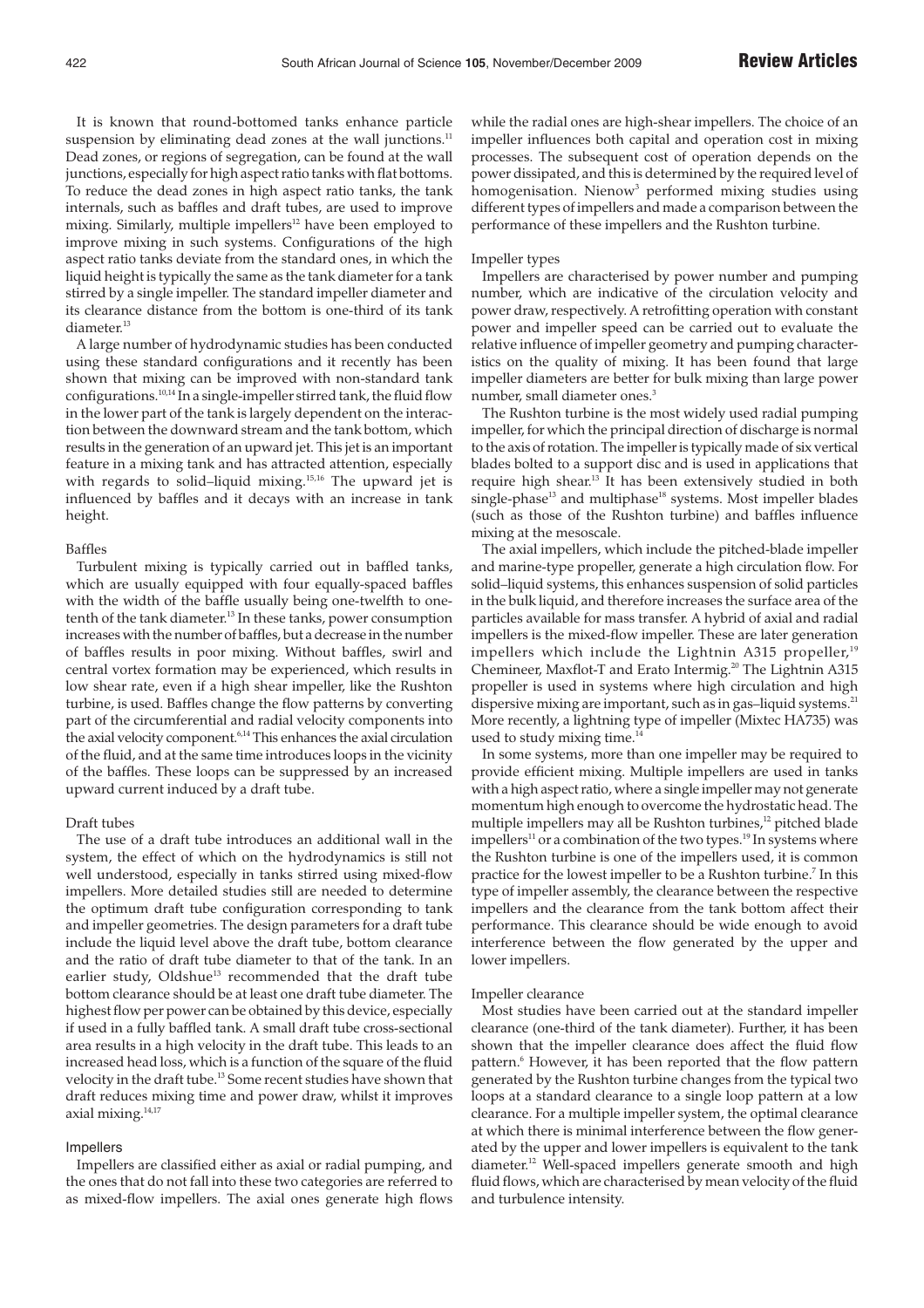Mean velocity and turbulent field

## Turbulence and flow pattern

Mixing in stirred tanks is influenced by both the mean velocity and turbulent intensity. The turbulence structures and the bulk fluid flow pattern in general, have been studied for decades using parameters like flow number, mixing time and power number. In particular, it has been reported that trailing vortices behind the impeller blades influence the pumping capacity of the impellers.<sup>22</sup> It is important to note that the mean flow parameters like the impeller power number, pumping number and mixing time, do not give detailed information on the level of turbulent field distribution and local pressure or concentration gradients, which influence mass transfer and, consequently, affect product quality. This has been the motivation for obtaining accurate data for the flow field using high-precision equipment.

## Measurements of flow field

The mean flow field has been measured by methods such as hot-wire anemometry,<sup>23</sup> hot-film anemometry,<sup>24</sup> LDV<sup>25</sup> and particle image velocimetry.<sup>26</sup> The LDV and digital particle image velocimetry methods give more accurate data, but at a higher cost, which is one of the factors that limits the application of these methods. Laser Doppler velocimetry studies have shown that the interaction between the upward flow stream in a stirred tank and the free surface results in the formation of one vortex at the tank corner (where the free surface and the vertical wall meet)<sup>6</sup> and a second vortex just below the region where the shaft and the free surface meet.<sup>27</sup> Such hydrodynamic structures affect mixing quality.

#### Mixing and power

#### Measurements of mixing time

Experimentally, mixing time can be determined using a conductivity meter,<sup>28</sup> pH meter<sup>18</sup> or decolourisation method.<sup>29</sup> For example, the mixing time required to achieve 90% homogenisation  $(t_{90})$  is the time it takes for the fluctuation of the response signal to be below 10% of the concentration achieved at perfect mixing, which is adequate for most systems. For the decolourisation method, the visual determination of the point at which the colour changes can be very subjective, and this compromises the reproducibility of such results. This is compounded by the fact that there is no unanimous agreement on the level of homogeneity that the decolourisation method gives. Kraume and Zehner<sup>4</sup> took the decolourisation point to be equivalent to the 95% homogenisation level, whilst Bujalski *et al.*<sup>7</sup> reported that decolourisation occurs at the 90% homogenisation level, obtained using a conductivity meter. Unfortunately, many authors do not report the level of homogenisation that decolourisation represents.

Effect of measurement techniques on mixing time

It has been reported that the location of a probe has no influence on mixing time.<sup>30</sup> However, more recent studies show that the mixing time depends on the probe and injection locations,<sup>18</sup> probe size<sup>19</sup> and tracer concentration. Guillard and Tragardh<sup>18</sup> found that a shorter mixing time could be obtained injecting at the top, compared to injecting at the bottom. However, even with a top injection, Otomo *et al.*<sup>31</sup> obtained results which varied with radial location by as much as 100%. The quality of mixing must be evaluated on the basis of power required to achieve a given level of homogenisation. Homogenisation energy, which is a product of mixing time and the corresponding power dissipated, has been used to evaluate the mixing efficiency.19 Given the difficulties with experimental techniques, the CFD technique is an important tool that can be used to obtain such data, once the model has been validated.

## **Computational fluid dynamics simulation methods**

The CFD simulation technique comprises grid generating, equation solving and result processing modules. A lot of effort has been devoted to the simulation and modelling of an impeller. Some of the most common approaches to modelling an impeller are impeller boundary condition, $32$  snap shot, $33$  sliding grid, $34$ multiple frames of reference<sup>35</sup> and inner-outer.<sup>36</sup> In a great number of these studies, impellers with simple geometries, such as the Rushton turbine, have been modelled. Modelling of curvedblade impellers poses a great challenge with regards to grid generation.

#### Grid generation and boundary conditions

For engineering design purposes, it is important to refine the grid to the extent that the simulation results are quantitatively and qualitatively comparable with experimental ones. Any further improvement in accuracy obtained with a finer grid may not deserve the additional computational cost required. The main factors to be considered in determining the grid size of a stirred vessel include: (a) boundary conditions, (b) impeller modelling approach, (c) model volume, (d) flow regime (turbulent or laminar), (e) the number of phases involved, (f) accuracy of results required and (g) computational resources. A summary of a sample of grid sizes for liquid only systems that have been reported in the literature is given in Table 1. A detailed description of the grid distribution for a stirred tank model has been given by Montante *et al.*<sup>6</sup>

## Boundary conditions

The boundaries define the model volume which comprises the tank and impeller. The way boundary conditions like the impeller disc, blades, baffles and vessel walls are defined, determines the required grid size. The blades, disc and baffles may be defined as thin surfaces  $(2D)^{40}$  or surfaces with thickness  $(3D)$ .<sup>35</sup> In more recent versions of the CFD codes, there are wall functions that allow resolution of the boundary layer down to the wall. If present, draft tubes require special attention with regards to grid distribution, to account for the additional wall in the domain.

**Table 1**.Grid size and system specifications reported previously for a whole tank.

| Grid size                | Tank volume<br>(litres) | Re/rpm          | Impeller<br>models | Reference |
|--------------------------|-------------------------|-----------------|--------------------|-----------|
| 1 052 000                | 46                      | 300             | SG/MFR             | 14        |
| 112 480                  | 10/82                   | 600             | SG                 | 5         |
| 228 096/240 <sup>3</sup> | 10                      | 2672            | SG                 | 37        |
| 3 984 640*               | 2.8                     | $Re=0.1-106$    | <b>MFR</b>         | 38        |
| 166 656                  | 4.7                     | 400             | <b>SG/MFR</b>      | 39        |
| 1 376 000                | 0.79                    | $Re = 10 - 480$ | SG                 | 40        |
| <b>NS</b>                | 21                      | 105-270         | <b>IBC</b>         | 41        |
| <b>NS</b>                | 21                      | 160             | Snap shot          | 22        |
| 120 000-260 000          | 86                      | 600             | <b>MFR</b>         | 9         |
| 160 272                  | 19                      | 250             | <b>SG, IO</b>      | 6         |
| 311 040                  | NS                      | 50-150          | <b>MFR</b>         | 42        |
| 88 800                   | 98                      | <b>NS</b>       | <b>IBC</b>         | 43        |
| 73 600                   | <b>NS</b>               | <b>NS</b>       | SG                 | 44        |
| <b>NS</b>                | 21                      | <b>NS</b>       | Snap shot          | 33        |
| 151 200                  | 19                      | 300             | SG                 | 35        |
| 151 200                  | 19                      | 300             | <b>MFR</b>         | 34        |

Re: Reynolds number; MFR: multiple frame of reference; SG: sliding grid; IO: inner-outer; IBC: impeller boundary condition; NS: not specified.

\*Parallel computers equivalent to 120 Pentium 4 PCs, each with a memory of 1 GB.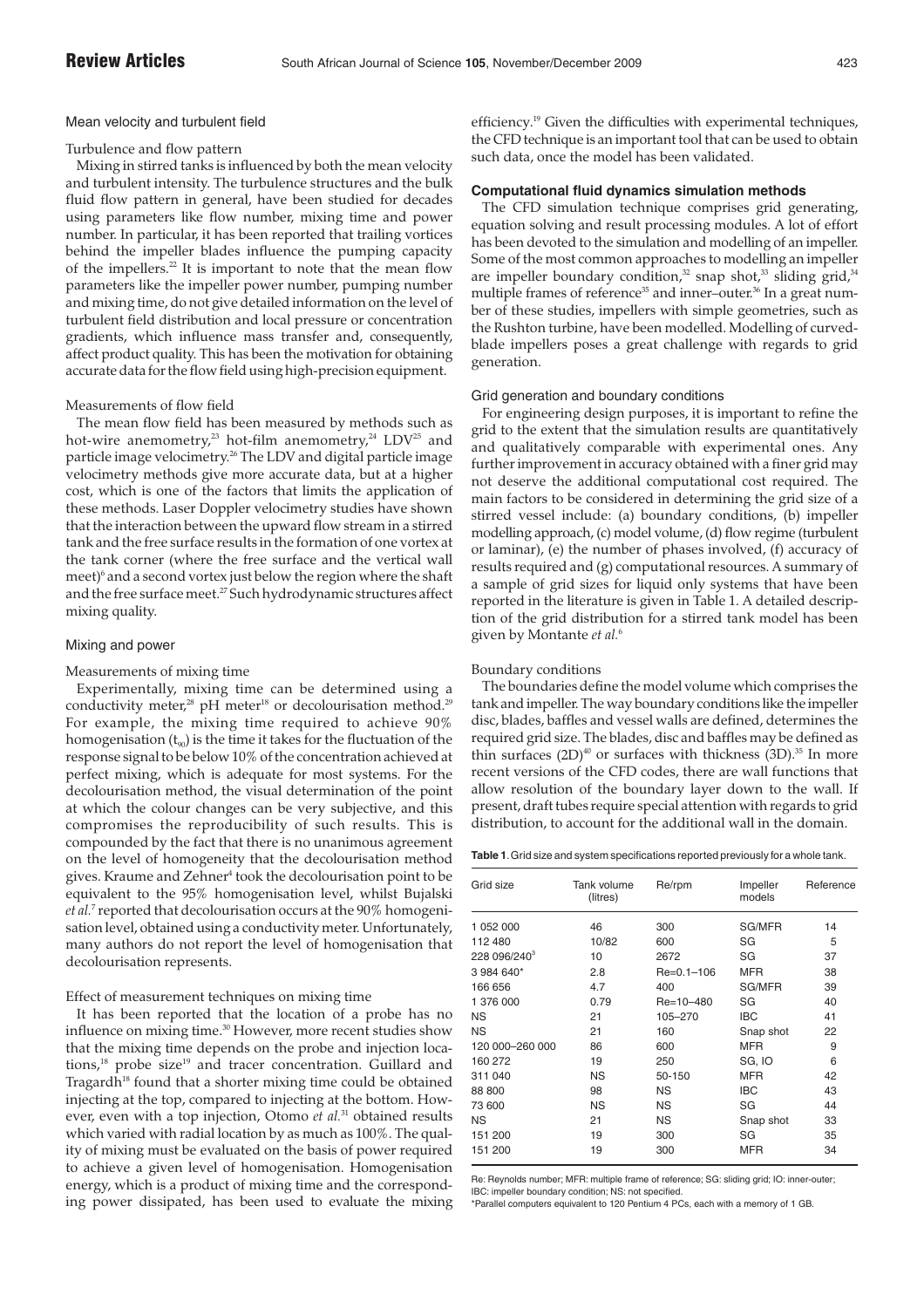### Model volume

There is a rapid increase in grid size (number of cells) with an increase in model volume for a given cell size. By decreasing the cell size, the control volume decreases, and this results in an increase in the value of the diffusion conductance at the cell face. This causes a decrease in the Peclet number, and enhances the resolution of the turbulent field. Murthy and Jayati<sup>40</sup> employed 1 376 000 cells in a 0.79 litre tank to simulate the velocity field for a single-phase system.

## Discretisation schemes and equation solvers

Dicretisation schemes and the equation solvers influence the precision and accuracy of the simulation results. However, the choice is constrained by the computational power available. In addition, the choice can be made on the basis of the dominating transport phenomena: convectional or diffusional mass transfer.

#### Discretisation schemes

The discretisation schemes that are widely used are upwind, power law, higher upwind, central differencing, hybrid and quadratic upstream interpolation for convective kinetics (QUICK). The upwind scheme is first-order accurate, and may be used to initiate a simulation. The hybrid discretisation scheme is formulated on the basis of the cell Peclet number, which gives the ratio of the convective flow to diffusion. The cell Peclet number depends on the flow and fluid properties:

$$
Pe = \frac{\rho u}{\Gamma/\Delta x},\tag{1}
$$

where *Pe* is the Peclet number;  $\rho$  is the fluid density;  $u$  is the velocity; Γ is the diffusion coefficient; and ∆*x* is the cell size. The third-order accurate scheme, QUICK, is obviously more computationally demanding than the others. Sahu and Joshi<sup>45</sup> assessed the competitiveness of upwind, hybrid and power law schemes, and concluded that power law was the most robust of the three schemes. More recently, Aubin *et al.*<sup>46</sup> compared upwind, higher order upwind and QUICK, and concluded that the best prediction of the circulation number was obtained with QUICK, followed, interestingly, by the upwind, and not the second-order upwind scheme as would be expected.

## Solution algorithms

The pressure and velocity terms in the governing equations require coupling before the equations are solved. For a steady state flow, velocity-pressure coupling is done using algorithms, such as the semi-implicit pressure-linked equations (SIMPLE), SIMPLE-revised (SIMPLER), SIMPLE-consistent (SIMPLEC) and pressure implicit with splitting operators (PISO). Unlike the other schemes, SIMPLEC and PISO can be used in both steadyand unsteady-state systems. Sahu *et al.*<sup>43</sup> employed both SIMPLE and SIMPLER and reported that simulation with higher grid sizes (finer grids) could not converge easily with SIMPLE.

## Impeller modelling

Impeller boundary condition and inner-outer methods

The impeller boundary condition, being a black-box approach, requires input of experimentally determined velocity and turbulence quantities at the surface swept by the impeller, and it is the least computationally demanding approach. First, its major limitation is the dependency on experimental data. Therefore, the accuracy of the simulation is influenced by the accuracy of the experimental data used at the boundary. Second, boundary conditions are tank geometry specific. Therefore, data obtained in a given geometry may only be applicable to closely similar geometries.<sup>36</sup> With the inner-outer approach, the vessel is subdivided into two partially overlapping zones, and an unmatched boundary is specified between the impeller tip and the baffles. It has been reported that the inner-outer approach gives a poor prediction of experimental results,<sup>6,36,44</sup> and therefore, currently, it is less commonly applied.

## Multiple frame of reference and sliding grid methods

In both multiple frame of reference and sliding grid approaches, no experimental data is needed; instead, the impeller is explicitly simulated. The multiple frame of reference and sliding grid approaches are similar in that in both cases the vessel is divided into two sub-domains: the inner sub-domain moves with the impeller, while the outer sub-domain is stationary with the baffles. The main limitations of the multiple frame of reference approach include: failure to account for the transient interaction between the impeller and the baffles, failure to predict the rate of decay of the local maximum velocity in the wall jet $47$  and inability to predict mixing time. In some applications, unbaffled tanks have been employed to simplify the numerical complexity involved in modelling the interaction between the baffles and the rotating impeller blades.<sup>39</sup>

The sliding grid approach enhances computational stability and accuracy by resolving the non-linearity at every time step. Due to the higher computational demand of the sliding grid approach compared to the multiple frame of reference approach, the sliding grid approach has been widely applied to single-phase systems,<sup>36</sup> whilst the multiple frame of reference approach has been employed in multiphase systems and singlephase systems in which high density grids were defined.<sup>38</sup> Montante *et al.*<sup>6</sup> reported that the sliding grid approach produced better results with finer grids than the inner-outer one, such that beyond 160 272 cells, the inner-outer approach did not produce an observable improvement in the accuracy.

#### Turbulence modelling

The turbulence models based on the Reynolds-averaged Navier-Stokes equations fall into two categories, namely: eddy-viscosity model and Reynolds stress models. The twoequation eddy-viscosity models include the renormalisation group (RNG) *k-*ε, standard *k-*ε<sup>48</sup> and *k-*ω<sup>49</sup> models. Aubin *et al.*<sup>46</sup> reported that there was no significant difference between the predictions of the velocity field obtained with the *k-*ε and RNG *k-*ε turbulence models. Hartmann *et al.*<sup>37</sup> have shown that better prediction of the mean velocity and turbulent fields can be obtained with the large eddy simulation approach.

#### Mixing

Velocity field

The Reynolds-averaged Navier-Stokes equations are solved with the standard  $k$ - $\varepsilon$  turbulence model, for which the continuity equation is:

$$
\frac{\partial \rho}{\partial t} + \text{div}(\rho U_i) = 0 \tag{2}
$$

where  $U_i$  is the mean velocity vector and  $\rho$  is the fluid density. The momentum equation is:

$$
\frac{\partial \rho U_i}{\partial t} + \operatorname{div}(\rho U_i U_i) = -\frac{dp}{dx_i} + \operatorname{div} \tau_{ij} + F_B , \qquad (3)
$$

where *p* is the pressure;  $\tau_{ij}$  is the Reynolds stress; and  $F_B$  represents the coriolis and centrifugal forces. For the multiple frames of reference approach, the transient terms are zero. However, the coriolis  $(F_c)$  and centrifugal  $(F_{ce})$  forces are important. The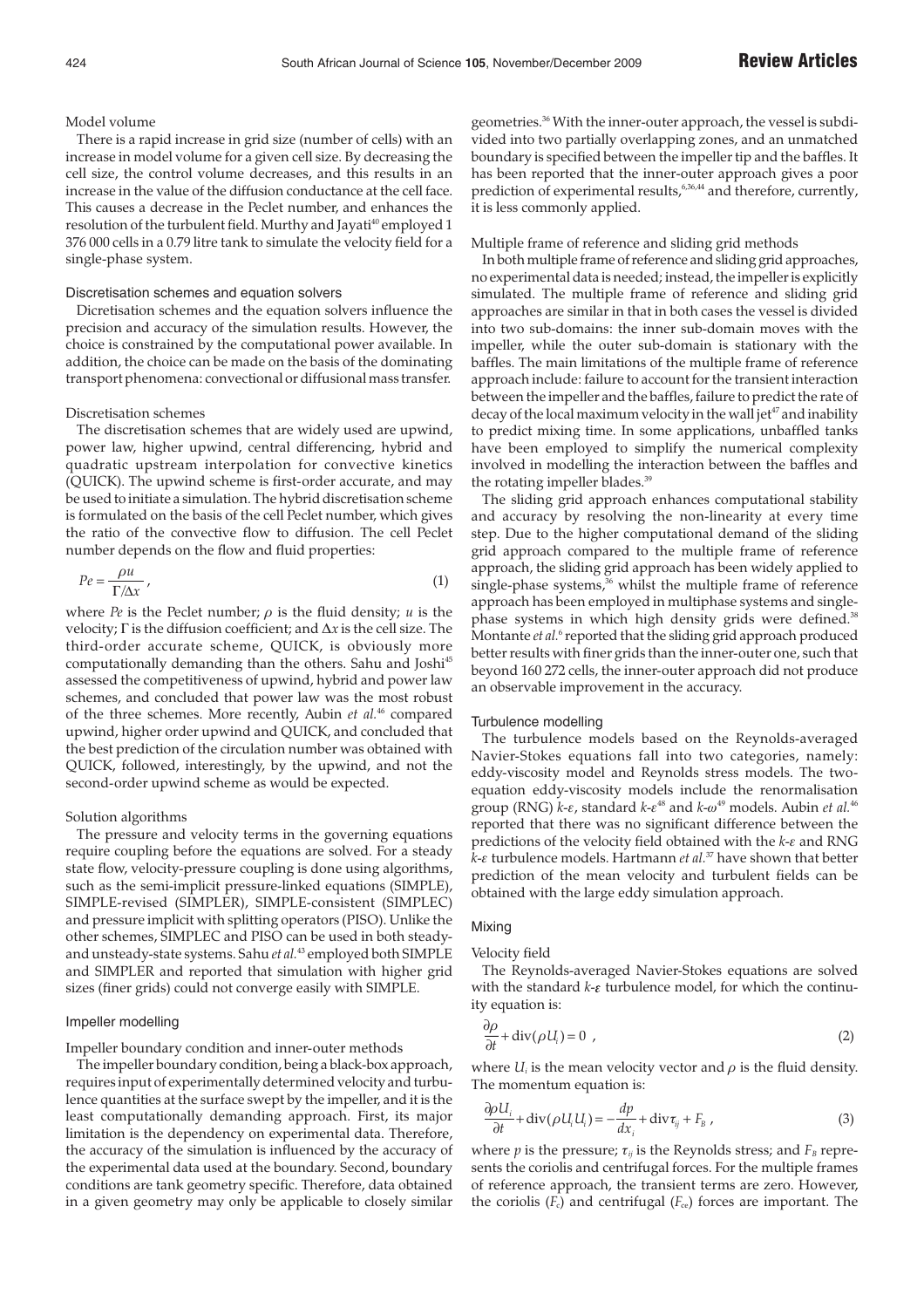transient terms are retained in the case of the sliding grid approach.

Tracer transport

Mixing time can be obtained by solving the transient form of the hydrodynamics transport equation for a non-buoyant tracer given by:

$$
\frac{\partial \rho \phi}{\partial t} + \text{div}(\phi \rho U_i) = \text{div}\left[\left(\Gamma + \frac{\mu_T}{\sigma_T}\right) \text{grad}\phi\right] + S_{\phi} \,,\tag{4}
$$

where  $\phi$  is the tracer mass fraction;  $\Gamma$  and  $\mu$ <sub>T</sub> are the molecular and turbulent diffusivities, respectively;  $\sigma_T$  is the turbulent Schmidt number; and  $S_{\phi}$  is the source term. The CFD simulations for macromixing time can be compared with the corresponding empirical relations in the literature:

$$
t_{\vartheta} = 5.9T^{2/3} (\bar{\varepsilon})^{1/3} (D/T)^{1/3 \text{ (ref. 10)}} \tag{5}
$$

and

$$
t_{\vartheta} = \frac{-\ln(1-\vartheta)}{1.06N(D/T)^{2.17}(T/H)^{0.5}} \text{ (ref. 50)},\tag{6}
$$

where  $\vartheta$  is the level of homogeneity ( $0 < \vartheta < 1$ ) and, for the time  $(t_{95})$  required to achieve 95% homogeneity,  $\vartheta = 0.95$ ; *T* and *D* are the diameters of the tank and impeller, respectively; *N* is the impeller speed; and *H* is the liquid depth. Equations 5 and 6 are typically used to determine mixing time experimentally, while in CFD, Equations 2 and 3 are solved to obtain flow field, in which a simulated tracer is injected at one point and detected by a probe at another point. In this way, the CFD simulation results can be validated with the experimental ones.

## **Validation of simulation results and scale up**

Among the experimental methods used to validate simulation results, LDV is currently one of the mostly widely employed methods because of its precision and accuracy. Simulation methods have been developed to link the typical experimental and theoretical approaches for investigating mixing features, such as wall jet, to the CFD simulation methods.<sup>15</sup> The experimental methods for measuring mixing time have been successfully adopted in CFD simulation.<sup>5,7,40</sup> Previously, the required computational power could not allow simulations with very fine grids. However, technology has improved in recent years and simulation of mixing time, using computationally intensive methods such as large eddy simulations, are increasingly being reported.<sup>8,51,52</sup>

## Experimental validation of the simulations

It has consistently been shown over the years that in a stirred tank, the best prediction is obtained for the axial velocity component and the worst prediction is obtained for the kinetic energy dissipation rate. $67,14$  In addition, the same authors have reported that better prediction is obtained in the regions of high turbulence, such as the impeller region. Generally, there is a mismatch between the experimental and simulation results in the wall region. This can be attributed to the formation of small circulation loops at the junction of the baffles and the wall. The small circulation loops formed at the junction of the baffles and the tank wall are not well predicted by the *k*-ε model. It is therefore likely that the mismatch in the wall region could be as a result of the errors involved in the implementation of wall treatment algorithms (wall functions) and the anisotropic flows caused by the baffles.14 Predictions of the flow in the region closer to the surface of a mixing tank are generally poor and this has been attributed to the limitation of the *k*-ε model in representing the free surface.

Some simulation results indicate high velocity near the wall and these have been shown by experimental methods to represent the wall jet.<sup>16</sup> A comparison of the numerical predictions with experimental data for the jet trajectories has been carried out by Torré et al.,<sup>53</sup> and the results show a very good agreement. Their analysis of the transport of a passive scalar revealed the optimum injection conditions to maximise the mixing benefits of the bulk flow pattern. Recent studies show that the wall jet flow pattern can be enhanced by the use of a draft tube. It has been reported by Ochieng et al.,<sup>14</sup> that the use of the draft tube resulted in a reduction of the mixing time by 23–50%, depending on the bottom clearance of the impeller. The typical design of a draft tube reactor is that the draft tube cross-sectional area is equal to that of the annulus.13 For these two cross-sectional areas to be equal, the diameter of the draft tube must be equal to 0.701 *T.* A draft tube of this diameter, that is centrally positioned in the tank, can be very conveniently defined on the stationary frame of the multiple frame of reference or sliding grid approach. For a draft tube diameter smaller than this, the superficial velocity is higher in the draft tube than in the annulus, and this results in a poor flow pattern, forming a double loop in the annulus; this is more pronounced when the draft tube diameter is less than  $0.4 T$ <sup>14</sup>

### Scale up

Scale-up criteria depend on the impeller performance, flow regime, reactor geometry, phase hold-up and physical properties of the phases involved. Also, the scale-up criteria depend on whether the flow generated by the impeller is convective mixing or turbulent dispersion. A scale-up can be done on the basis of a constant impeller tip speed, which is related to the convective flow or specific power. Scale-up criteria can be given in the form of an equation:<sup>5</sup>

$$
ND^n = k_o,
$$
\n<sup>(7)</sup>

where *N* is the impeller speed; *D* is the diameter of the impeller; *k*<sup>o</sup> is a constant; and the exponent *n* depends on the process investigated. Wernersson and Tragardh<sup>55</sup> employed multiple Rushton turbines in tanks of different sizes and concluded that scale-up with constant power was valid for the system. For example, flat-bottomed tanks scale-up with higher values of *n* compared to round-bottomed tanks.<sup>56</sup>

## **Conclusion**

The quality of mixing is influenced by the performance of the mixing tanks, and this has been a subject of investigation for many years. Many impeller types have been employed to improve mixing in either a single-phase or multiphase system. However, the efficiency of mixing achieved in such systems depends on the geometry of the tank and impeller, as well as on the properties of the fluid. The conventional methods of evaluating the quality of mixing, namely of mixing time and power, may not provide sufficient information for the optimal design of such systems.

This review shows that modern techniques, such as LDV and CFD, can reveal the salient design features of the system. In particular, these studies have revealed mixing maldistribution features such as dead zones in the conventional stirred tank configurations. It has been further shown that the tank and impeller configurations that have over the years been regarded as standard may not provide the optimal operating condition with regards to system homogeneity and power consumption. The current research trend on stirred tanks shows that the simultaneous application of LDV and CFD techniques can pro